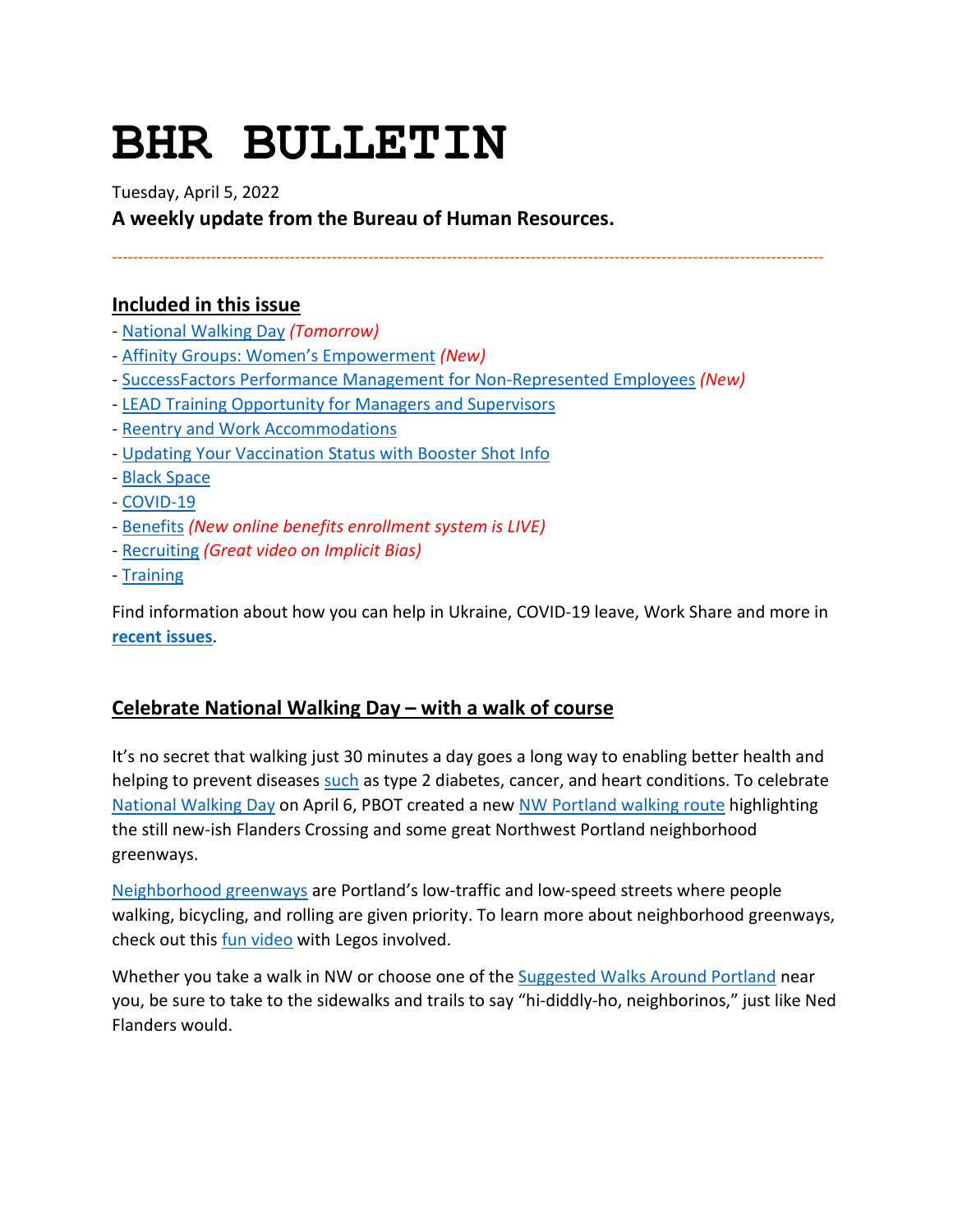# <span id="page-1-0"></span>**Affinity Groups: Women's Empowerment (WE)**



Monday, April 11, 11 a.m. - 12:30 p.m. Join Zoom Meeting: <https://us06web.zoom.us/j/87465986109?pwd=SVZSR1RYMVZoSDRNRGw3aUw5QStRdz09> Meeting ID: 874 6598 6109 Passcode: 213050 For details, contact leadership team members Ana Brophy or Zuleyma Carballo Figueroa. *[Women's Empowerment \(WE\)](https://www.portlandoregon.gov/50894) is an approved affiliation of the Diverse and Empowered Employees of Portland (DEEP).*

DEEP is dedicated to enhancing a work environment that is inclusive and supportive of the City of Portland's diverse workforce that is committed to quality public service. For information on the City's affinity groups, please check the links below.

[City African-American Network \(CAAN\)](https://www.portlandoregon.gov/50902) [City Disability Network \(CDN\)](https://www.portlandoregon.gov/81759) [Filipino American City Employees \(FACE\)](https://www.portlandoregon.gov/50893) [Hapa, Asian, and Pacific Islander \(H.A.P.I.\)](https://www.portlandoregon.gov/71327) [Indigenous PDX](https://www.portlandoregon.gov/81657) [Latinx PDX](https://www.portlandoregon.gov/50897) [LGBTQ+ & Friends Affinity Group](https://www.portlandoregon.gov/50896) [Multicultural Community & Friends Affinity Group](https://www.portlandoregon.gov/81640) [PDX City Parents](https://www.portlandoregon.gov/50895) [Slavic Empowerment Team \(SET\)](https://www.portlandoregon.gov/70770) [Veterans Empowerment Team \(VET\)](https://www.portlandoregon.gov/50901)

To join a group, go to [www.portlandoregon.gov/deep/signup.](http://www.portlandoregon.gov/deep/signup)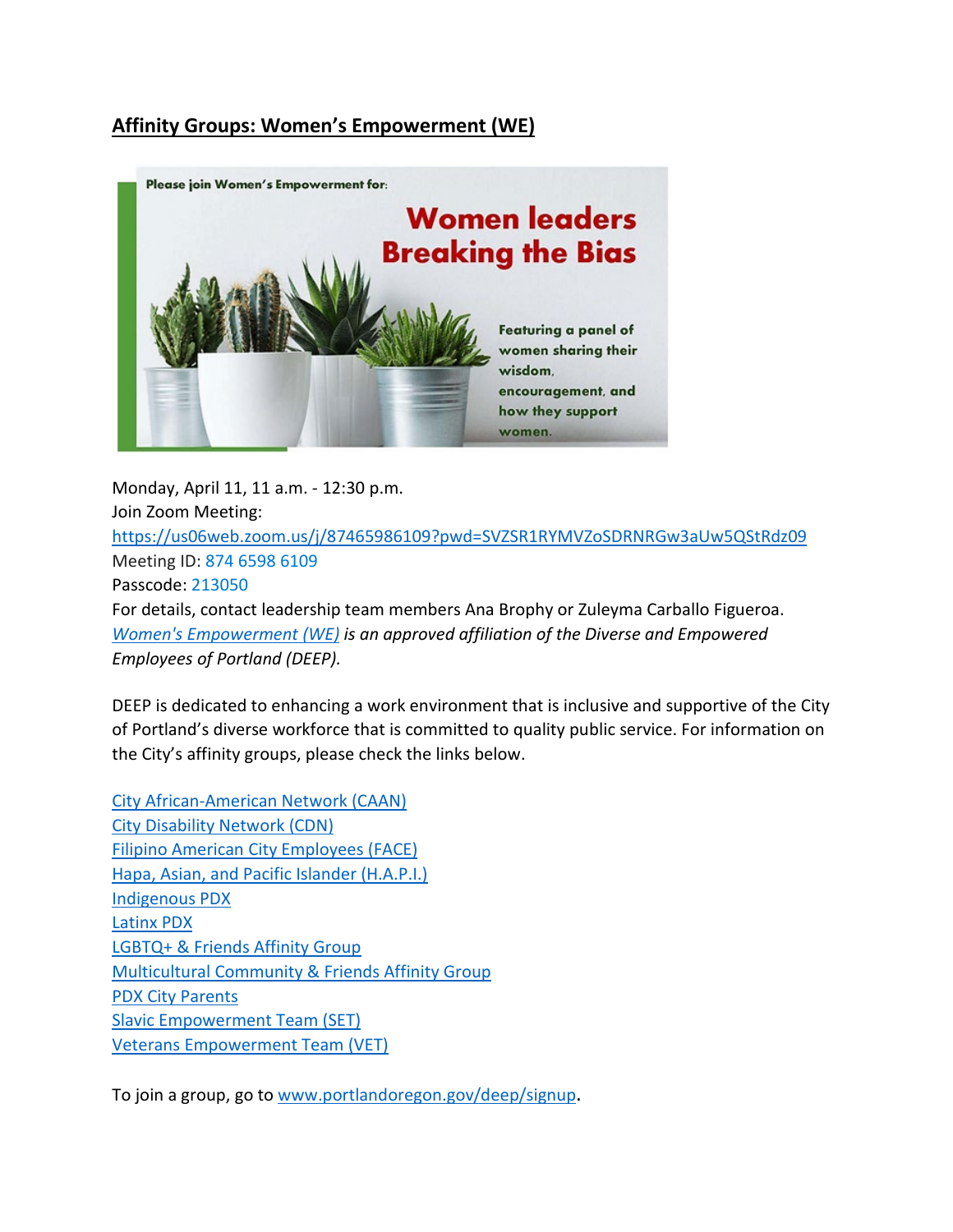# <span id="page-2-0"></span>**SuccessFactors Performance Management for Non-Represented Employees**



## **It's time to Align!**

The Align phase of our performance cycle runs from April 1 - July 14.

During this phase, there are a few actions that are required to ensure that performance forms can be equitably calibrated by each bureau, including:

## **1.) You and your manager hold a third quarterly check-in on your objectives and key results.**

• Managers need to conduct a check-in with each of their direct reports, enter date discussion completed and click the "Discussion Completed" button.

## **2.) Once the check-in is complete, employees enter [their self-assessment.](https://www.youtube.com/watch?v=tNG9-r8GYZ0)**

- Select a self-rating for each objective using the five-point rating scale.
- Add any overall comments.
- Send to "Next Step."

## **3.) Once the self-assessment is complete, the [manager will need to enter their assessment.](https://www.youtube.com/watch?v=IGGClEgPQTU)**

- Manager selects a rating for each objective using the five-point rating scale.
- Add any comments they wish to make.
- Manager will add together the average People and Service objective ratings, select an overall rating as well as the appropriate merit award.

# **4.) The combined review will then go to the bureau's senior leadership for a calibration review process to ensure overall equity in year-end ratings.**

For bureaus to hold year-end calibration sessions before the end of this phase, your bureau may be announcing a specific timeline for each of these abovementioned steps.

Please work with your manager or supervisor to perform your respective tasks as soon as possible during this phase of our process.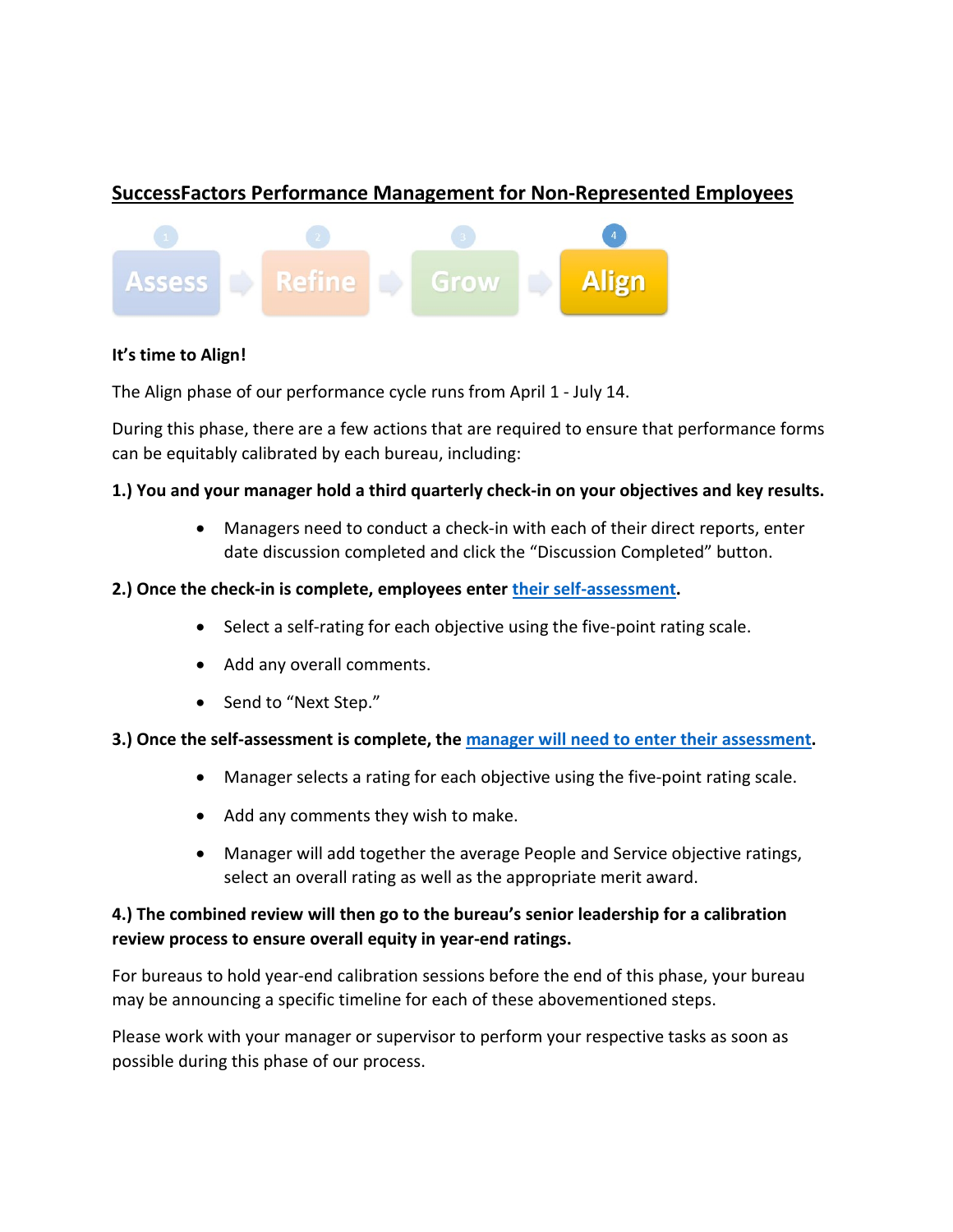

# <span id="page-3-0"></span>**Training Opportunity for Managers and Supervisors**

## **Understanding the Neurology of Equity & Inclusion**

In this interactive session, Founder and Principal of Affirma Consultancy Tia Coachman will share her insight on defining and understanding the neuroscience of equity and inclusion.

Course focal points:

- The balance of employment perspectives and how inequity plays a role
- How our brains are wired to project us against perceived threats including racist behaviors (intentional and unintentional)
- Why we behave the way we do when confronted by things that threaten our core needs

This class is offered and facilitated by Portland State University, Center for Executive and [Professional Education,](https://t.e2ma.net/click/neicxi/rpl5vfb/366q4eb) [Tia Coachman.](https://www.pdx.edu/professional-education/profile/tia-coachman)

#### [Register in CityLearner](https://sts.portlandoregon.gov/adfs/ls/?SAMLRequest=hZLLbtswEEV%2FhZi9XrRjOYTlwIkRxEAfaq120U3BUiOHAEWqHCpu%2Fr6S7DTJxt1wQd6Ze%2BcMVzd%2FWsOe0JN2toAsToGhVa7W9lDAt%2Bo%2BWsLNekWyNbwTmz482q%2F4u0cKbCi0JE4vBfTeCidJk7CyRRJBif3m4wfB41R03gWnnAG2HQq1lWEyewyhI5EkFCjunA9G2tp5PDgbH9xTIuuGEkMJsHvnFU7eBTTSEALbbQv4KRvO8yxXkeTLPJrnOI%2Bul%2FliOBZyVqfzxQzlICXqcWcpSBsK4CnnUTqLOK%2ByXGSZuErj69niB7DynPJW29P0l0b6dRKReKiqMio%2F7ytg318oDgI4MxOTu38L63JjSYR%2B5APrFz7H4zGmXikkaqQKzlOsXJsoHZ5dM4JbJW%2B9%2Fm3r09B8ty2d0eqZbYxxxzuPMmABwfc4YW1luBxnvNF11ExS0Y0TUkAbgO3Lsf%2BXXhrdaPSv6%2FxvXEjW58Tvf9T6Lw%3D%3D&RelayState=%2Fsf%2Flearning%3FdestUrl%3Dhttps%253a%252f%252fcityofport%252eplateau%252ecom%252flearning%252fuser%252fdeeplink%255fredirect%252ejsp%253flinkId%253dITEM%255fDETAILS%2526componentID%253d39004%2526componentTypeID%253dILT%2526revisionDate%253d1638564360000%2526fromSF%253dY&SigAlg=http%3A%2F%2Fwww.w3.org%2F2000%2F09%2Fxmldsig%23rsa-sha1&Signature=V%2FyajHzM0ykYKc2hnV2VlaSyGIx4J3TkdeAs%2FerZnN341QOBIXsT793wuOUtjPuoTUPIyOoHLKkXjQGlqW8VPvP9xw3LBsvrcSlSeLtUlxY1XYlm%2B%2Fc%2FlprU0zxwh%2BEueoRyUI9RpffO2%2BtmhYK6oj8t5qVrpIF6gAFR32oG45o%3D)

**LEAD Certificate:** Elective (Limited Offering) **Cost:** Free **Location**: Zoom Thursday, April 28, 9 a.m. - 12 p.m. Thursday, May 5, 9 a.m. - 12 p.m.

# <span id="page-3-1"></span>**Reentry and Work Accommodations**

Our hybrid return to the office is happening soon! If you are someone with a disability, pregnant, and/or observe a religious practice, and in need of an accommodation to perform your job, please contact your Human Resources Business Partner (HRBP) for assistance. Here's a link to HRBP bureau assignments: [https://www.portlandoregon.gov/bhr/article/430513.](https://www.portlandoregon.gov/bhr/article/430513)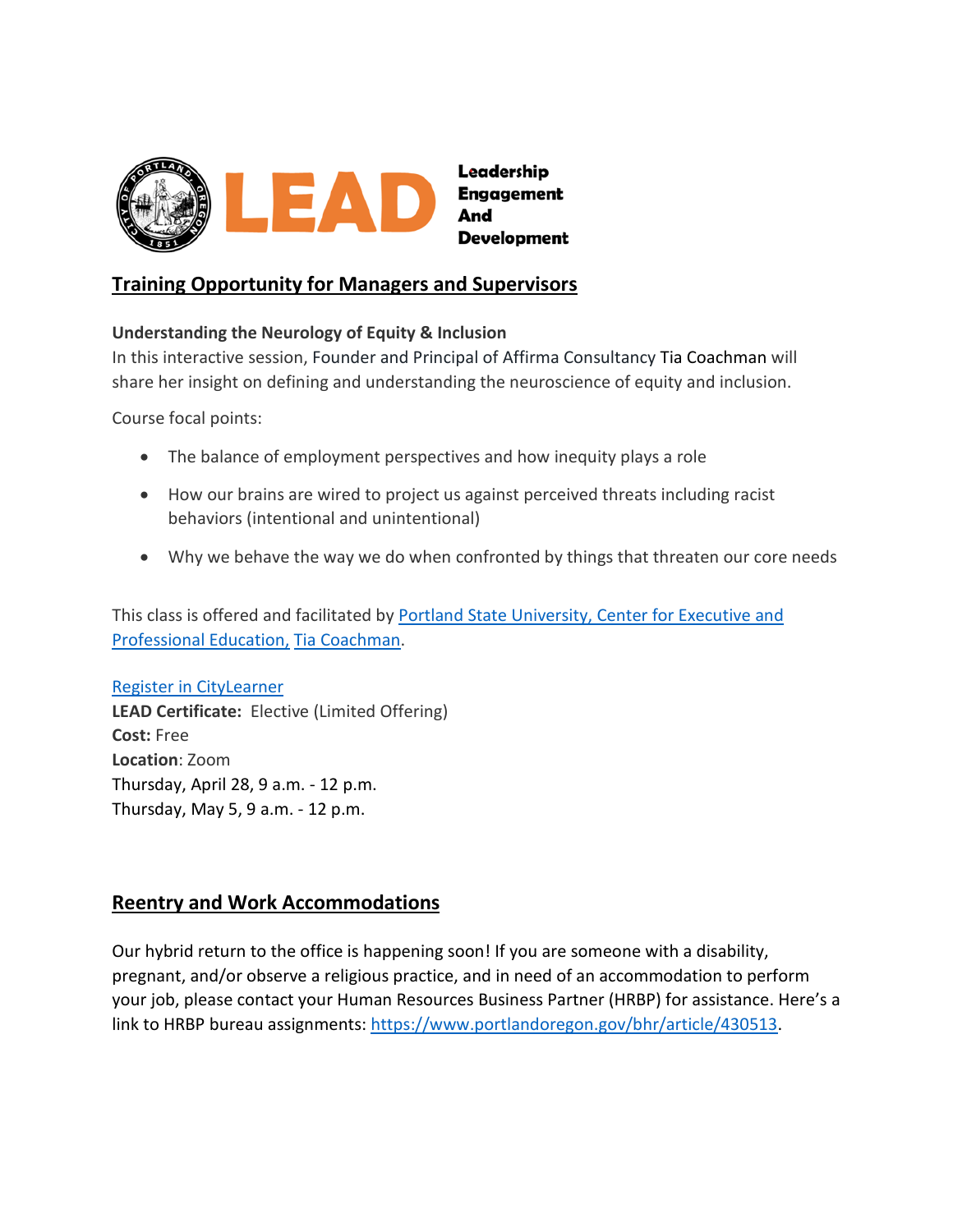# <span id="page-4-0"></span>**Updating Your Vaccination Status with Booster Shot Info**

The City now has the capability to accept booster shot information if employees want to update their COVID-19 vaccination status. This is not a requirement. Reporting booster information is entirely up to you.

For those with access to a City computer as well as access to the City's network, booster information can be added to your vaccination status form online through th[e CityLink Portal,](https://www.portlandoregon.gov/employee/50542) where you will again find the "My Vaccination Status" tab. Click the tab to access the vaccination status form, then update your status with booster information.

For those who have internet access but do not have access to the City's network, you can update your vaccination status online here: [Employee COVID-19 Vaccination Status Form](https://app.smartsheet.com/b/form/1630264465a1445bae728de4615f96a7)  [\(smartsheet.com\).](https://app.smartsheet.com/b/form/1630264465a1445bae728de4615f96a7)

If you have questions, please email [bhrcommunications@portlandoregon.gov.](mailto:bhrcommunications@portlandoregon.gov)

# <span id="page-4-1"></span>**Black Space**

This meeting is specifically for City of Portland's Black employees. We will provide support where needed and work together to identify common experiences as well as ways the City can better support and retain Black employees.

Meetings occur on the third Tuesday of every month, 1-2:30 p.m. Join Zoom Meeting at <https://us02web.zoom.us/j/81234850345?pwd=TDJGN1ZWNDVlLzJXZEtHcHJFRWErdz09>

Meeting ID: 812 3485 0345 Passcode: 230082 One tap mobile +16699006833,,81234850345#,,,,\*230082# US (San Jose) +12532158782,,81234850345#,,,,\*230082# US (Tacoma)

# <span id="page-4-2"></span>**COVID-19**

## **Booster Shots**

The COVID-19 vaccines are still effective in preventing severe disease, yet protection can lessen over time. A [booster shot](https://www.cdc.gov/coronavirus/2019-ncov/vaccines/booster-shot.html) is an additional shot recommended for all vaccinated adults to get longer lasting protection. Many vaccines need boosters after a period.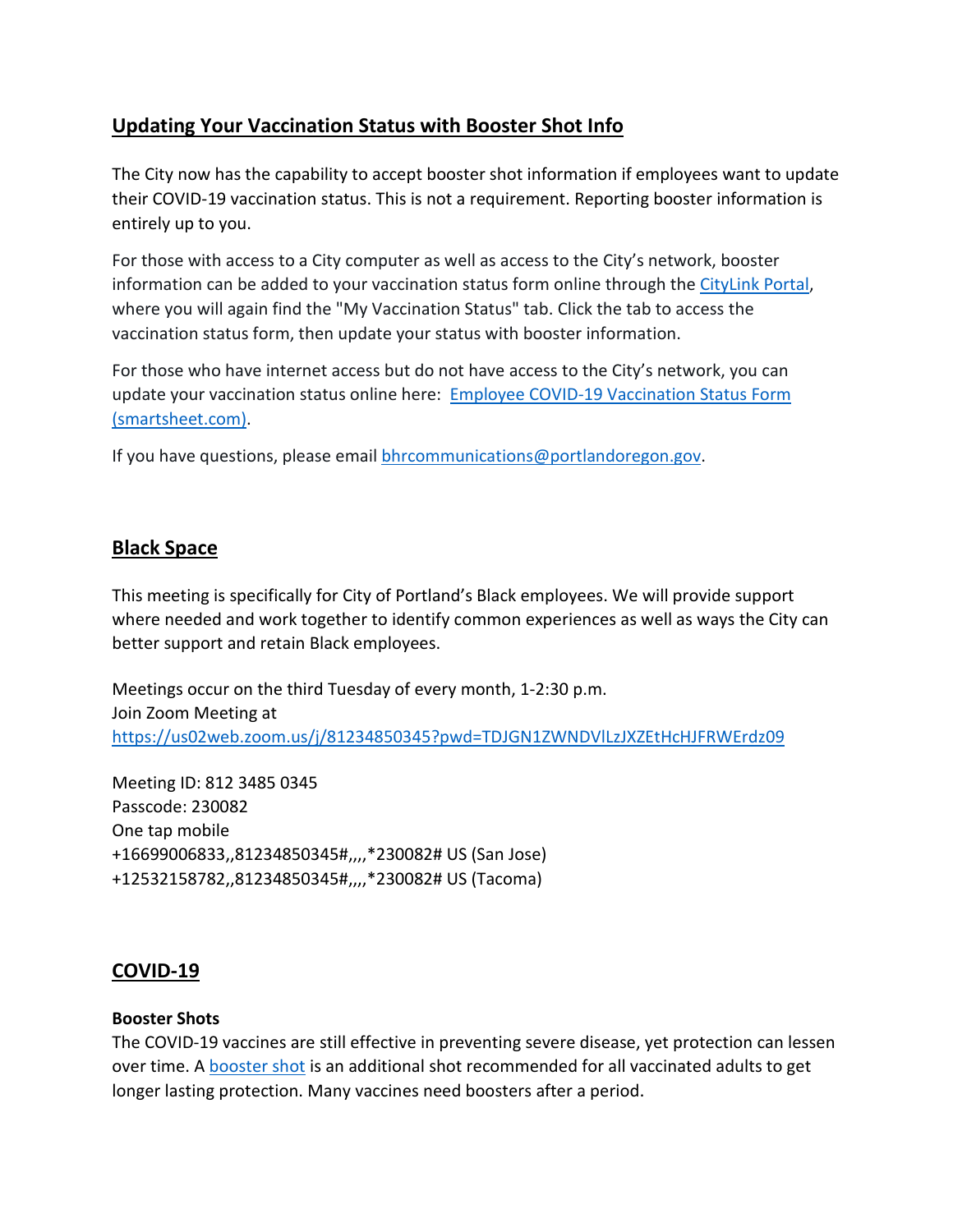**Q:** With so many people getting infected with the Omicron variant, do the vaccines really help? **A**: Yes! A new [report from the Oregon Health Authority](https://covidblog.oregon.gov/booster-shots-highlighted-in-new-breakthrough-case-report/?utm_medium=email&utm_source=govdelivery) confirms that cases of COVID-19 are much more common in unvaccinated individuals including during the Omicron surge. Being vaccinated lowers risk for infection and receiving a third (booster) dose provides the best protection.

**Q:** If I already had COVID-19 and recovered, am I protected by natural immunity, or do I still need to get a COVID-19 vaccine?

**A:** You should get a COVID-19 vaccine even if you already had COVID-19.

Getting sick with COVID-19 offers some protection from future illness with COVID-19, sometimes called "natural immunity." The level of protection people get from having COVID-19 may vary depending on how mild or severe their illness was, the time since their infection, and their age. No currently available test can reliably determine if a person is protected from infection.

[All COVID-19 vaccines currently available](https://www.cdc.gov/coronavirus/2019-ncov/vaccines/different-vaccines.html) in the United States ar[e effective](https://www.cdc.gov/coronavirus/2019-ncov/vaccines/effectiveness/index.html) at preventing COVID-19. Getting a COVID-19 vaccine gives most people a high level of protection against COVID-19 even in people who have already been sick with COVID-19.

[Emerging evidence](https://www.cdc.gov/coronavirus/2019-ncov/science/science-briefs/vaccine-induced-immunity.html#anchor_1635540493225) shows that getting a COVID-19 vaccine after you recover from COVID-19 infection provides added protection to your immune system. [One study](https://www.cdc.gov/mmwr/volumes/70/wr/mm7032e1.htm?s_cid=mm7032e1_e&ACSTrackingID=USCDC_921-DM63289&ACSTrackingLabel=MMWR%20Early%20Release%20-%20Vol.%2070%2C%20August%206%2C%202021&deliveryName=USCDC_921-DM63289) showed that, for people who already had COVID-19, those who do not get vaccinated after their recovery are more than two times as likely to get COVID-19 again than those who get fully vaccinated after recovery.

**Q:** Where can I get a booster?

**A:** To get a booster shot:

- Contact your healthcare provider.
- Ask your local pharmacy.
- Call 2-1-1.
- Visi[t GetVaccinated.Oregon.gov.](https://getvaccinated.oregon.gov/#/)
- [Visit a weekly clinic.](https://www.multco.us/novel-coronavirus-covid-19/upcoming-covid-19-vaccination-clinics)

As we move forward, we will continue to answer questions related to COVID-19 vaccinations. The intent of the information is to help you make an informed decision about vaccination. Please submit vaccination questions to [Joel.Michels@portlandoregon.gov.](mailto:Joel.Michels@portlandoregon.gov) Answers will be provided in the following week's BHR Bulletin an[d a compiled list is posted here.](https://www.portlandoregon.gov/bhr/article/797240)

The information provided is taken from the Centers for Disease Control and Prevention [\(CDC\)](https://www.cdc.gov/coronavirus/2019-ncov/vaccines/index.html) and Oregon Health Authority  $(OHA)$  resources with input from our own Joel Michels, Nurse Practitioner, Occupational Health and Well-being Program Manager.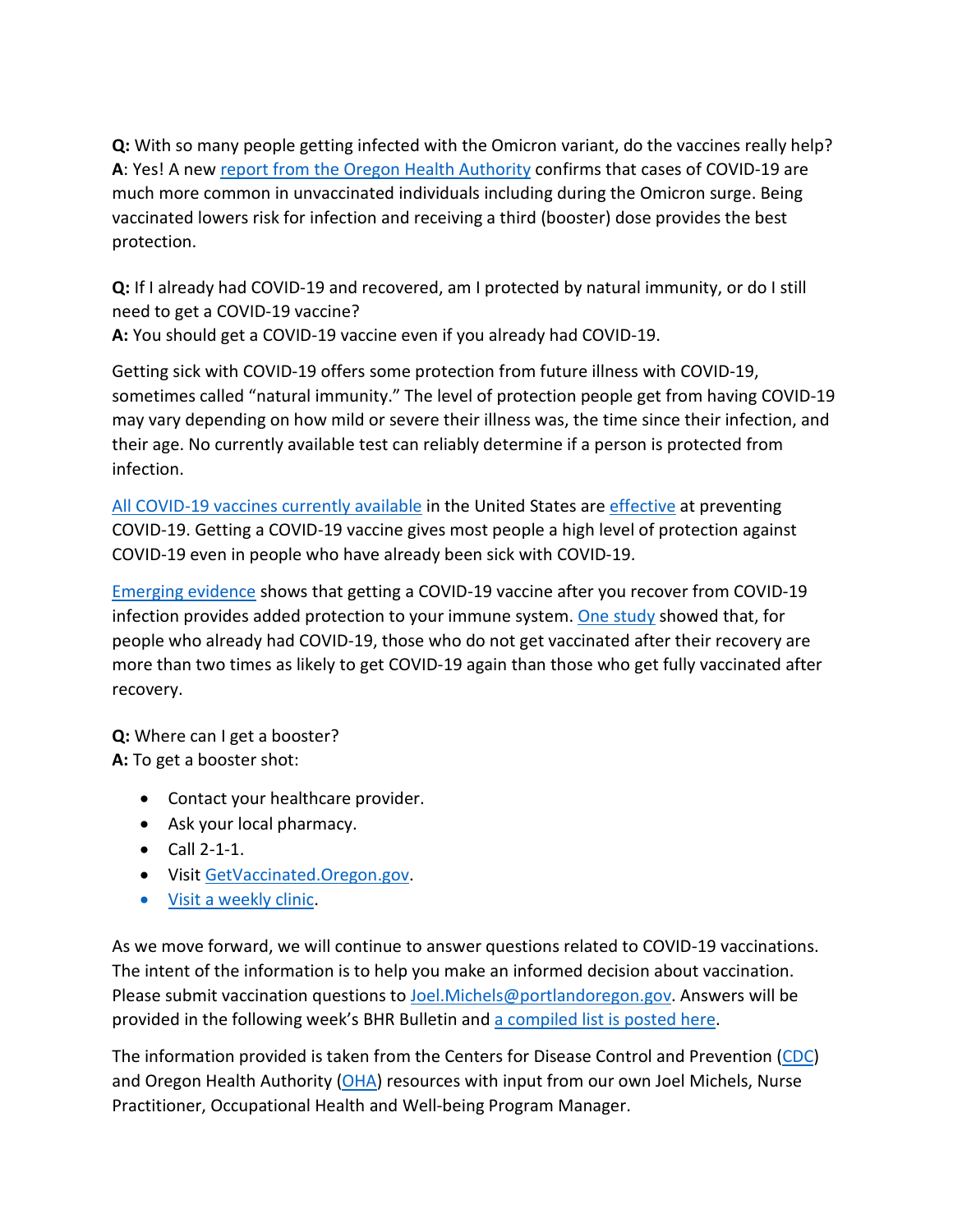## **Testing for Unvaccinated Employees**

The City is moving forward with the Mayor and City Council's directive to test employees who are unvaccinated for COVID-19. The goal remains to keep the workplace as safe as possible as we continue to provide services to the Portland area.

Details and many answers are available in this [COVID-19 Testing FAQ.](https://www.portland.gov/bhr/covid-testing)

Scheduling is underway for those who have not yet declared vaccination status along with those who have an approved exception. You will be notified once scheduled, before testing begins. If you telework, you will not be tested unless you're coming to a City worksite.

Testing adds to the pandemic health and safety plan for the City, but other measures are equally important. Please continue to distance when possible, wear a well-fitting mask, wash your hands frequently, and stay home if you are sick with any COVID-19 symptoms.

## **COVID-19 At-home Testing Options**

For all employees: The federal government provides free rapid tests for home shipping available at [www.covidtests.gov.](http://www.covidtests.gov/)

For Kaiser enrollees: Rapid antigen home tests are available at local drugstores or online. Please visit kp.org/covidtests for the most up-to-date information on participating retailers. To submit a reimbursement claim, please login to kp.org, go to the "Coverage & Costs" section, then select "Submit a Claim."

For Moda (CityCore/CityNet/CityBasic) enrollees: Members can purchase FDA authorized athome COVID test kits from retailers (including pharmacies and online) and submit to Moda for reimbursement using this form -- [COVID At Home Test Reimbursement.](https://www.modahealth.com/-/media/modahealth/site/shared/forms/ModaHealth-OTC-COVID-19-AtHomeTest-Medical-MemberReimbursementForm.pdf) Itemized receipts are required, and shipping costs are not reimbursable.

## **Q:** What is a Self-test or At-home COVID-19 test?

**A: Self-tests** for COVID-19 give rapid results and **can be taken anywhere**, regardless of your vaccination status or whether you have symptoms. Along with [vaccination,](https://www.cdc.gov/coronavirus/2019-ncov/vaccines/your-vaccination.html) [wearing a well](https://www.cdc.gov/coronavirus/2019-ncov/prevent-getting-sick/masks.html)[fitted mask,](https://www.cdc.gov/coronavirus/2019-ncov/prevent-getting-sick/masks.html) and physical distancing, self-tests help [protect you and others](https://www.cdc.gov/coronavirus/2019-ncov/prevent-getting-sick/prevention.html) by reducing the chances of spreading COVID-19.

## **Q:** When should I take an At-home COVID-19 test?

**A:** If you have any [COVID-19 symptoms,](https://www.cdc.gov/coronavirus/2019-ncov/symptoms-testing/symptoms.html) you may test immediately, although it can take 24 hours after symptom onset for the test to accurately detect the virus. You may want to repeat the test 24 hours after a negative test to confirm results if you are still having symptoms.

If you were exposed to someone with COVID-19, wait at least five days after exposure. If you test negative for COVID-19, consider testing again one to two days after your first test.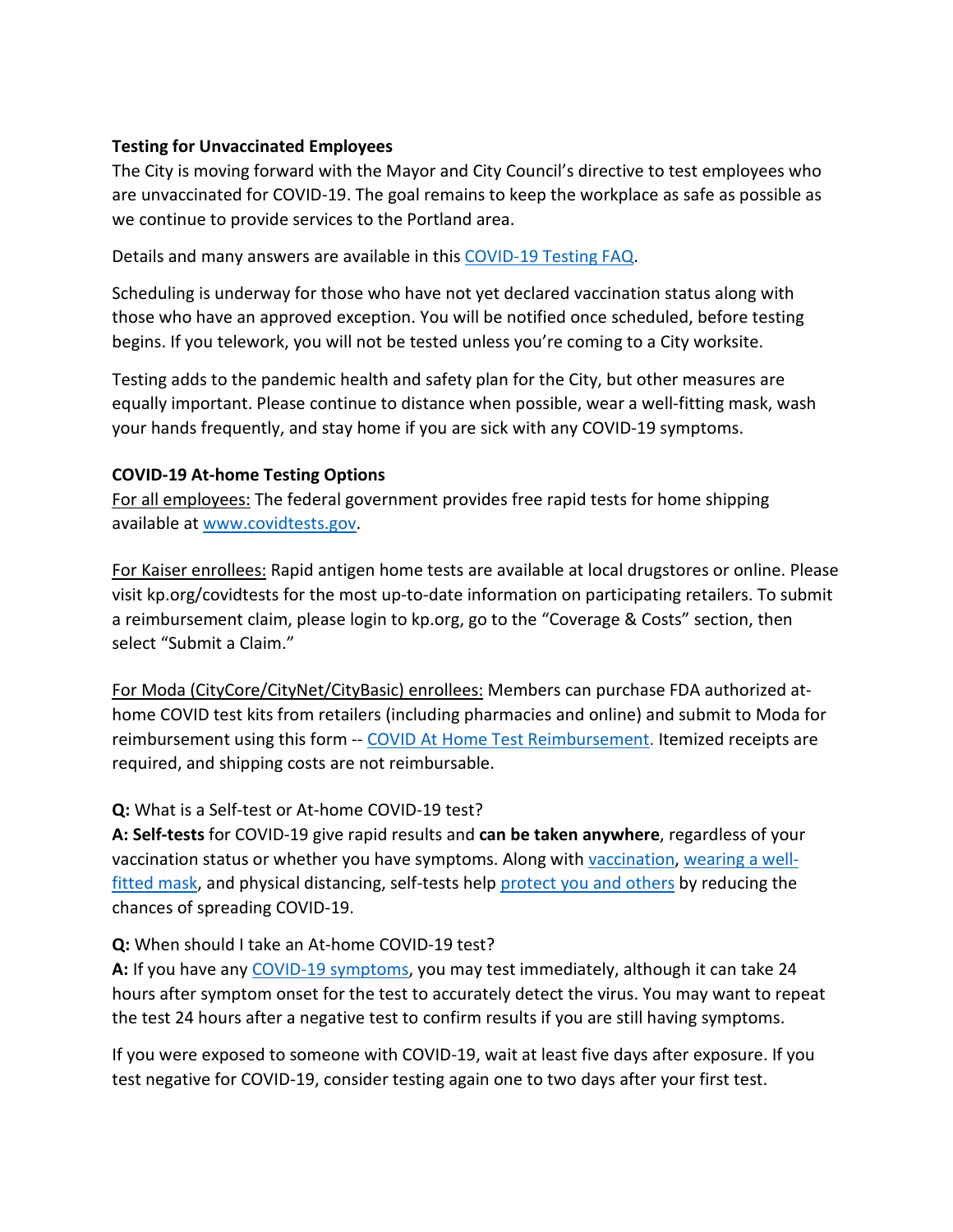If you are going to an indoor event or a gathering, test immediately before the gathering, or as close to the time of the event as possible. **This is especially important before gathering with** [individuals at risk of severe disease,](https://www.cdc.gov/coronavirus/2019-ncov/need-extra-precautions/people-with-medical-conditions.html) [older adults,](https://www.cdc.gov/aging/covid19/covid19-older-adults.html) those who are [immunocompromised,](https://www.cdc.gov/coronavirus/2019-ncov/need-extra-precautions/people-with-medical-conditions.html#MedicalConditionsAdults) or people who are not [up to date on their COVID-19 vaccines,](https://www.cdc.gov/coronavirus/2019-ncov/vaccines/stay-up-to-date.html) including children who cannot get vaccinated yet.

**Q:** Should I trust the results of a self-test?

**A: Positive results** from self-tests are highly reliable.

**Negative results** from self-tests do not rule out SARS-CoV-2 infection. A negative self-test result may not be reliable, especially if you have symptoms associated with COVID-19.

**Invalid results** from self-tests mean the test did not work properly, and a new test is needed to get an accurate result.

[The City's COVID-19 Response page is available here.](https://www.portlandoregon.gov/bhr/index.cfm?&c=81055)

# <span id="page-7-0"></span>**Benefits**

#### **Online Benefits Enrollment System**

The City's Health & Financial Benefits team transitioned to a new online benefits enrollment system as of April 1, 2022. The new system allows us to house active employees and Retiree/COBRA participant enrollments within the same system for the first time. Employee information, plan selections, and dependent information carried forward to the new system. Beneficiary information is stored within our previous system and will be good through June 30, 2022. During open enrollment, we hope you'll take time to review the new system, your plan elections and set beneficiary allocations.

If you are a new employee needing to make your benefit elections, a current employee needing to make changes to your benefits due to a qualifying life event, or want to set your beneficiary allocations, please login to the new enrollment portal at [www.portland.gov/benefits](https://www.portland.gov/benefits). If you have any questions, please contact the benefits office at [benefits@portlandoregon.gov.](mailto:benefits@portlandoregon.gov)

Thank you for your patience as we update our systems to better serve employees and plan participants.

**CityStrong GuidanceResources: a free and confidential Employee Assistance Program (EAP)**  Provided by the City of Portland, offering support for personal and work-related issues. Professionally trained Guidance Consultants are available 24 hours a day, 7 days a week, 365 days a year.

CityStrong GuidanceResources contact info: 855.888.9891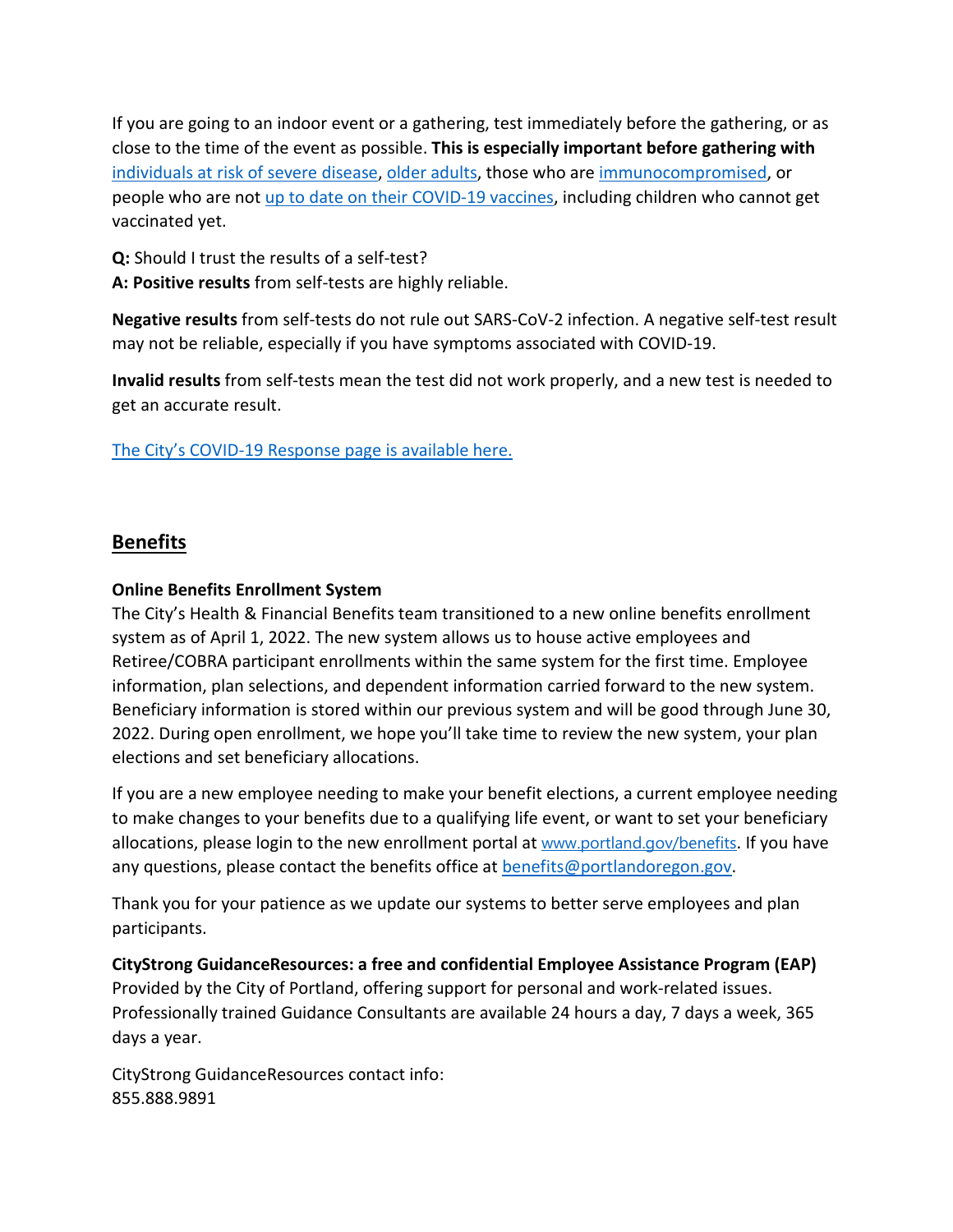#### [guidanceresources.com](https://www.guidanceresources.com/groWeb/login/login.xhtml)

App: GuidanceNow Web ID: CityStrong

## **Webinars**

*Budgeting: Establish good spending and saving habits* Tuesday, April 26, 9 a.m. Thursday April 28, 6 a.m. *and* 12 p.m. [Register here.](https://voyafa.zoom.us/webinar/register/WN_jalwtC9vQGa3Bf00BMP-Pw)

# *Budgeting: Build your budget using Voya's budget calculator*

[Watch this 3-minute video.](https://www.voya.com/page/on-demand/budget-calculator)

# **Deferred Compensation Program Resources**

## *Navigating Market Volatility*

If market volatility is causing you to consider making changes to your retirement strategy, keep in mind your long-term retirement planning goals and risk tolerance. A great way to learn more is to [visit this resource page](https://www.voya.com/page/navigating-market-volatility) designed to help you understand the fundamentals of market volatility and learn strategies that can help guide you through uncertain times.

## *Addressing uncertainty series: Market Volatility*

Market fluctuations may be concerning but saving for retirement involves investing for the long term. Learn about the importance of staying invested and why staying the course matters. [Watch this 1-minute video.](https://www.voya.com/page/on-demand/addressing-uncertainty-series-market-volatility)

## *Money Management Strategies During Inflationary Times*

The inflation reading from Jan. 2021 to Jan. 2022 was a whopping 7.5%. As a result, inflation worries are now a leading cause of financial anxiety for many households as purchases like groceries, gas, furniture and used cars have spiked in cost. [This article](https://blog.voya.com/financial-decisions/money-management-strategies-during-inflationary-times-nc) provides some great suggested strategies to help lessen the stress and financial bite of your day-to-day finances.

# <span id="page-8-0"></span>**Recruiting**

Implicit bias, also known as unconscious bias, influences nearly every human interaction. The following video breaks down implicit bias, reveals how it shows up and gives helpful insight on what you can do to recognize and address it.

• [Implicit Bias l Concepts Unwrapped](https://www.youtube.com/watch?v=OoBvzI-YZf4)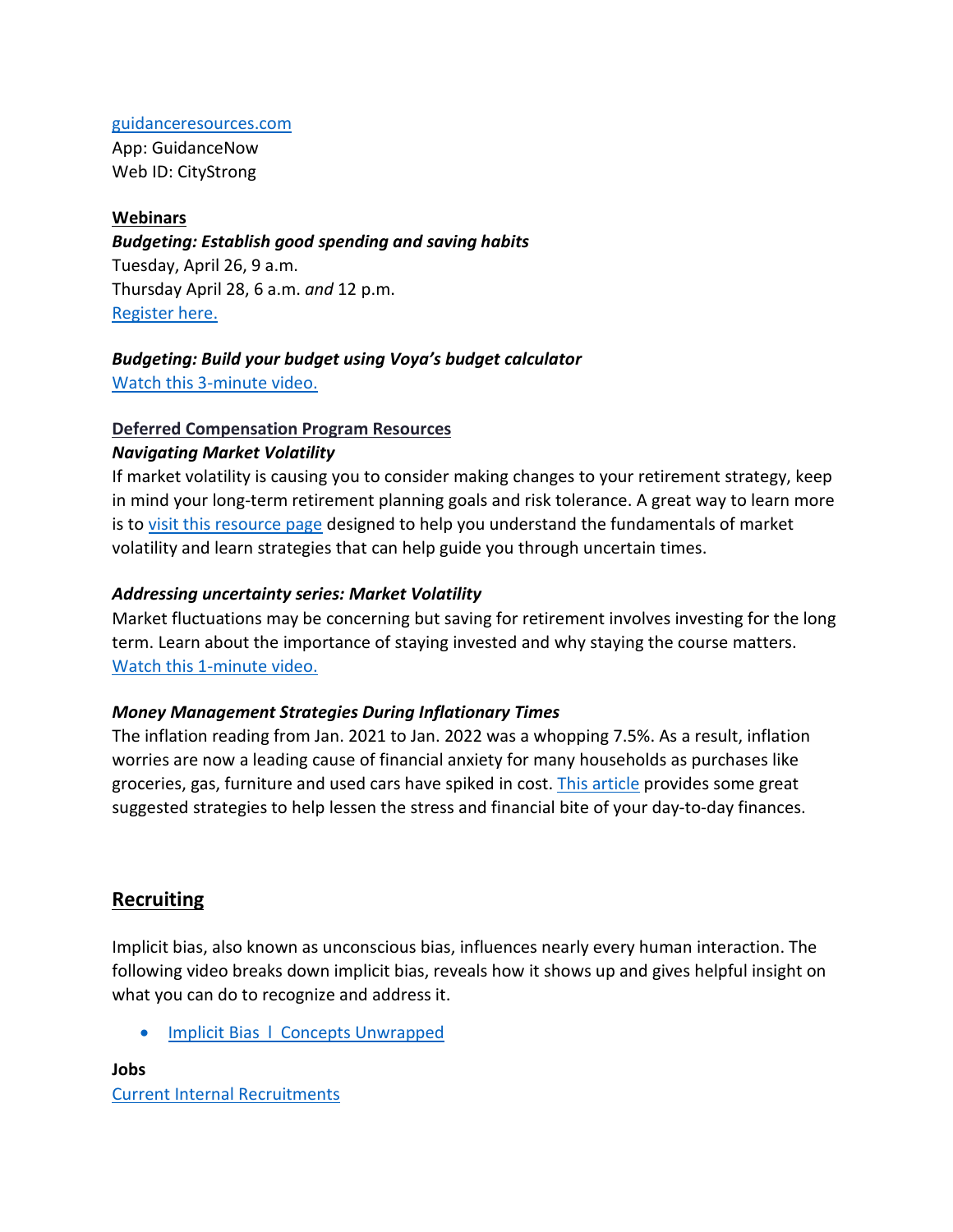[Current External Recruitments](https://www.governmentjobs.com/careers/portlandor?) [Current Lateral Transfer Opportunities](https://www.governmentjobs.com/careers/portlandor/transferjobs)

# <span id="page-9-0"></span>**Training** *(VIRTUAL)*

#### **Required, All Employees**

Be sure to visit [CityLearner](https://www.portlandoregon.gov/sf) for course descriptions and the most current class details.

*Workplace Harassment & Discrimination* **Prevention (HR 2.02)** *Initial for Non-Supervisory Employees* Tuesday, April 12, 9:30-11:30 a.m.

*Workplace Harassment & Discrimination Prevention (HR 2.02) Refresher for Non-Supervisory Employees* Friday, April 29, 3-4 p.m.

*Workplace Harassment, Discrimination, & Retaliation Prevention (HR 2.02) Refresher Training for Managers/Supervisors*  Wednesday, April 13, 9-10 a.m.

*Reasonable Suspicion of Drug and Alcohol Use Training (DOT), Mgrs./Sups. – Cost \$30.00* Thursday, June 16, 9 a.m. - 12 p.m.

*Reasonable Suspicion of Drug and Alcohol Use Training (Non-DOT) - Mgrs./Sups. – \$30.00* Thursday, June 2, 9-11 a.m.

#### *Racial Equity 101*

Wednesday, April 6, 1:30-5 p.m. Thursday, April 21, 8:30 a.m. - 12 p.m. Monday, April 25, 1:30-5 p.m.

#### *General Security Awareness Training*

This eLearning is due annually. Here's a link to the course: [General Security Awareness](https://performancemanager4.successfactors.com/sf/learning?destUrl=https%3a%2f%2fcityofport%2eplateau%2ecom%2flearning%2fuser%2fdeeplink%5fredirect%2ejsp%3flinkId%3dITEM%5fDETAILS%26componentID%3dLMS61011035%26componentTypeID%3dELRN%26revisionDate%3d1638978720000%26fromSF%3dY&company=cityofport) 

*Defensive Driver Training -- eLearning now available in CityLearner* The eLearning can be taken at any time. Direct link to the course: [Defensive Driver](https://cityofport.plateau.com/learning/user/common/viewItemDetails.do?OWASP_CSRFTOKEN=5M1O-5ANN-0TLU-3QOL-OISM-MYFY-1V3A-L7M9&componentID=LMS61011177&componentTypeID=ELRN&fromSF=Y&revisionDate=1607576040000&menuGroup=Learning&menuItem=Cur&fromDeepLink=true&hideItemDetailsBackLink=true)

#### **Leadership Engagement and Development (LEAD) Training for Managers & Supervisors**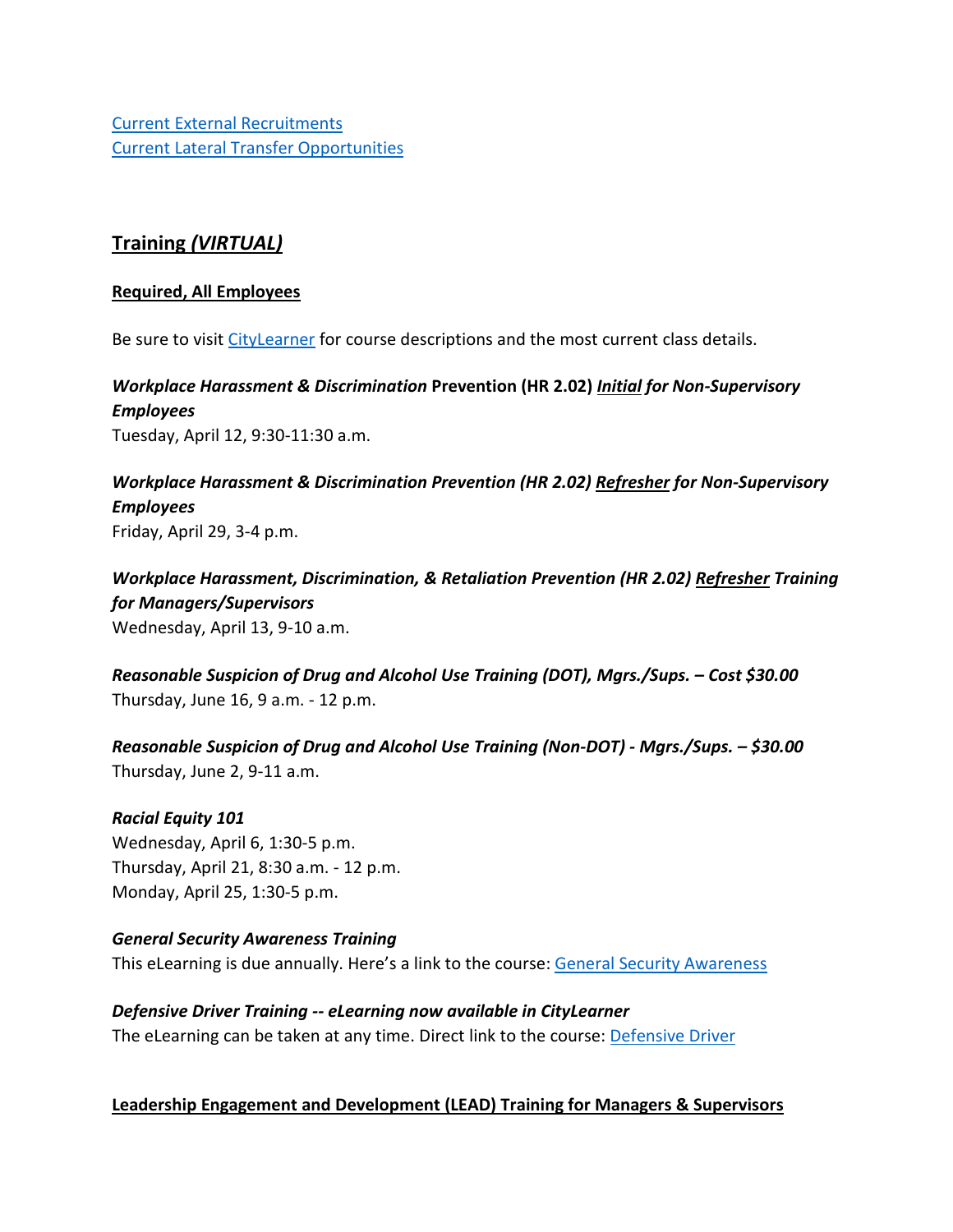(These classes are open to *all* Managers and Supervisors for registration.)

#### **[Emotional Intelligence](https://performancemanager4.successfactors.com/sf/learning?destUrl=https%3a%2f%2fcityofport%2eplateau%2ecom%2flearning%2fuser%2fdeeplink%5fredirect%2ejsp%3flinkId%3dITEM%5fDETAILS%26componentID%3d29034%26componentTypeID%3dILT%26revisionDate%3d1621278240000%26fromSF%3dY&company=cityofport)**

Part 1: Wednesday, April 13, 9 a.m. - 12 p.m. Part 2: Friday, April 15, 9 a.m. - 12 p.m.

Part 1: Wednesday, May 18, 9 a.m. - 12 p.m. Part 2: Friday, May 20, 9 a.m. - 12 p.m.

**[Understanding the Neurology of Equity & Inclusion](https://performancemanager4.successfactors.com/sf/learning?destUrl=https%3a%2f%2fcityofport%2eplateau%2ecom%2flearning%2fuser%2fdeeplink%5fredirect%2ejsp%3flinkId%3dITEM%5fDETAILS%26componentID%3d39004%26componentTypeID%3dILT%26revisionDate%3d1638564360000%26fromSF%3dY&company=cityofport)**

[Portland State University, Center for Executive and Professional Education](https://www.pdx.edu/professional-education/)**,** facilitated by [Tia](https://www.pdx.edu/professional-education/profile/tia-coachman)  [Coachman](https://www.pdx.edu/professional-education/profile/tia-coachman)  Thursday, April 28, 9 a.m. - 12 p.m. Thursday, May 5, 9 a.m. - 12 p.m.

## **[Centering Wellbeing: Let's Talk Mental Health!](https://performancemanager4.successfactors.com/sf/learning?destUrl=https%3a%2f%2fcityofport%2eplateau%2ecom%2flearning%2fuser%2fdeeplink%5fredirect%2ejsp%3flinkId%3dITEM%5fDETAILS%26componentID%3d30004%26componentTypeID%3dILT%26revisionDate%3d1625183220000%26fromSF%3dY&company=cityofport)**

Wednesday, May 4, 9 a.m. - 12:30 p.m.

## **Professional Development**

#### *New Employee Orientation*

Click [New Employee Orientation](https://www.portlandoregon.gov/bhr/77721) for more information. Tuesday, April 12, 10 a.m. - 1:30 p.m. (30-minute lunch break is included)

#### *Bloodborne Pathogen Training*

Wednesday, May 4, 1:30-3:30 p.m.

#### *Disability Justice and Intersectionality Class*

Tuesday, April 5, 2-4:30 p.m.

## *Reasonable Employment Accommodations*

Monday, April 25, 1-2:30 p.m.

## *Performance Review Process*

Specifically designed for non-supervisory staff, managers and supervisors. Provides participants with an overview of the fiscal year process. Direct links to the classes: [SuccessFactors Performance Review Process Overview](https://cityofport.plateau.com/learning/user/common/viewItemDetails.do?OWASP_CSRFTOKEN=DU90-LX7U-MJFA-R3RR-74UK-2I97-WO9L-P1RW&componentID=29037&componentTypeID=ELRN&fromSF=Y&revisionDate=1621295700000&menuGroup=Learning&menuItem=Cur&fromDeepLink=true&hideItemDetailsBackLink=true)  [SuccessFactors Performance Review Process Overview for Managers and Supervisors](https://sts.portlandoregon.gov/adfs/ls/?SAMLRequest=hZJPb9swDMW%2FisC7bUVL61SIU2QLigXYH7fxethlUGU6FSBLnig367ev7aRbd0mv0iPf449cXv9pLXvCQMa7AmYpB4ZO%2B9q4fQE%2FqptkAderJanWik6u%2B%2Fjo7vB3jxTZUOhIHn8K6IOTXpEh6VSLJKOWu%2FXXL1KkXHbBR6%2B9BbYZCo1TcTJ7jLEjmWUUKe18iFa52gfce5fu%2FVOm6oYySxmwGx80Tt4FNMoSAttuCvg1V3n90OirZJZ%2FwGTeIE%2BuLgRPxEWuZwKV5vnlICXqcesoKhcLEFyIhItELKpZLvlc8stULPhPYOUp5UfjjtOfG%2BnhKCL5uarKpPy%2Bq4Ddv1IcBHBiJif38BbW%2BcaKCMPIB1avfA6HQ0q91kjUKB19oFT7NtMmPvtmBLfM3nr93da3ofl2U3pr9DNbW%2BsPnwKqiAXE0OOEtVXxfJzxxdRJM0llN05IEV0EtivH%2Fre9sqYxGP6t8924kK1Oif%2B%2FqNUL&RelayState=%2Fsf%2Flearning%3FdestUrl%3Dhttps%253a%252f%252fcityofport%252eplateau%252ecom%252flearning%252fuser%252fdeeplink%255fredirect%252ejsp%253flinkId%253dITEM%255fDETAILS%2526componentID%253d29040%2526componentTypeID%253dELRN%2526revisionDate%253d1621298220000%2526fromSF%253dY&SigAlg=http%3A%2F%2Fwww.w3.org%2F2000%2F09%2Fxmldsig%23rsa-sha1&Signature=Nh05m6BdIM%2FxvyYo0XGgvYRymZoYM8duNho3YqhMrhB7dt0AJszl8HP9tMyr1Rm970uBY8qN1OK2VQ1DitXtL9X5kz06hi1lh1qU%2BNQBVJv%2F2mbWdoqb58FMYKiqv97cu9yMld0iUdw6Mkp%2FB1rVy%2F6nxhm7IUmo9suGPepTh6k%3D)

## **Procurement Training**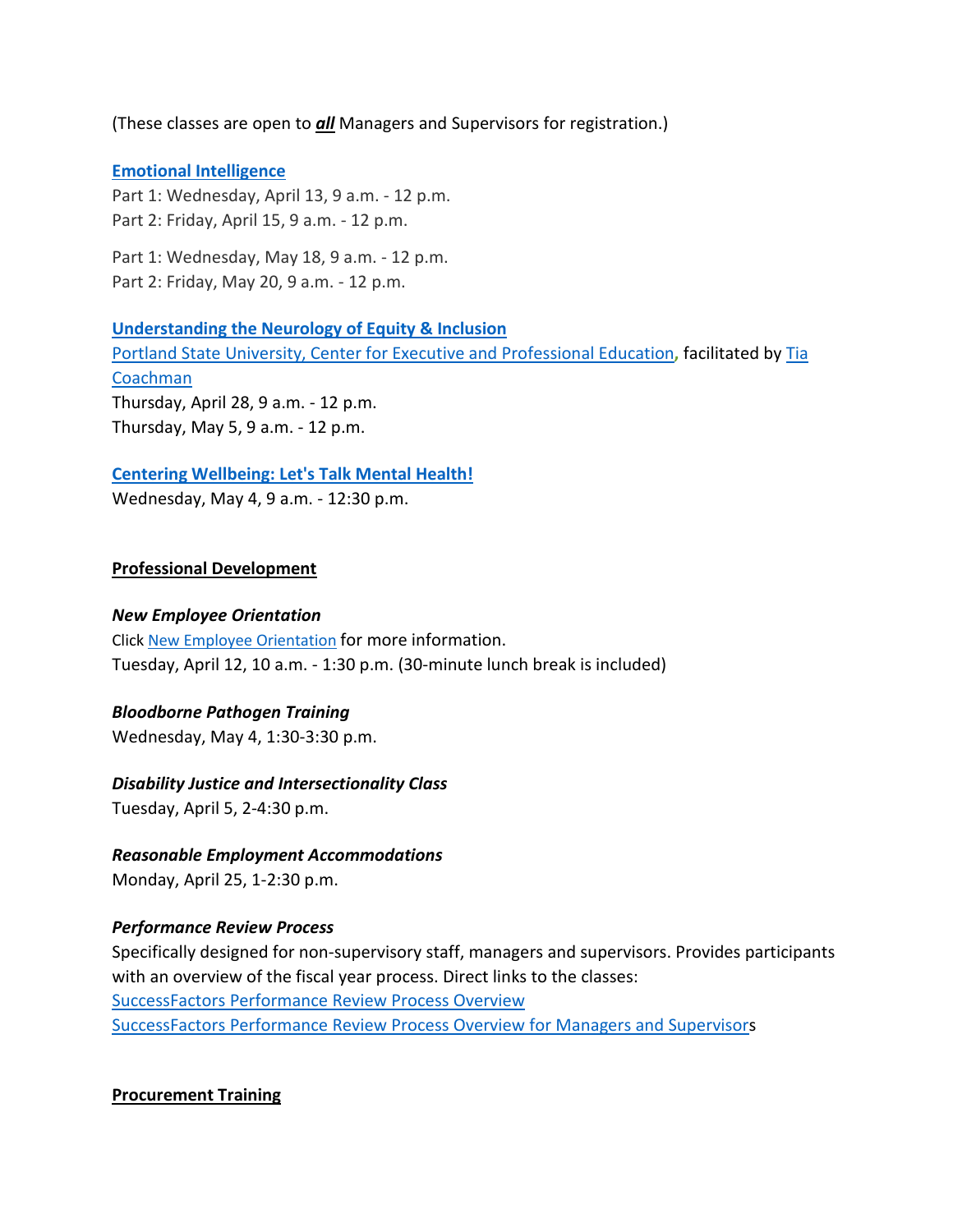#### *Roles & Responsibilities in Goods and Services Processes*

Wednesday, April 6, 9-11 a.m. [Join Microsoft Teams Meeting](https://teams.microsoft.com/l/meetup-join/19%3ameeting_NTA0NzYwY2ItNTU1MS00MTA0LWE1ZWItZjZlODdmOTJmZmMw%40thread.v2/0?context=%7b%22Tid%22%3a%22636d7808-73c9-41a7-97aa-8c4733642141%22%2c%22Oid%22%3a%2286b2ae6e-2fe6-44ca-9974-4b60b2e2cd99%22%7d) [+1 971-323-0035](tel:+19713230035,,962704336) Conference ID: 962 704 336#

*Roles & Responsibilities in Construction Invitation to Bid Process* Tuesday, April 12, 9-11 a.m. [Join Microsoft Teams Meeting](https://teams.microsoft.com/l/meetup-join/19%3ameeting_ZTQzMjRmNzUtYjc3Yi00YzM4LTlmYjEtOGIyNWYzMWVhODZi%40thread.v2/0?context=%7b%22Tid%22%3a%22636d7808-73c9-41a7-97aa-8c4733642141%22%2c%22Oid%22%3a%2286b2ae6e-2fe6-44ca-9974-4b60b2e2cd99%22%7d) [+1 971-323-0035](tel:+19713230035,,470592117) Conference ID: 470 592 117

*Contractual Risk* Tuesday, April 19, 9-11 a.m. [Join Microsoft Teams Meeting](https://teams.microsoft.com/l/meetup-join/19%3ameeting_ZjhkNmE5Y2EtODgyZS00NGQ4LTkxZGEtMDY1ZTE4YzdlYmZh%40thread.v2/0?context=%7b%22Tid%22%3a%22636d7808-73c9-41a7-97aa-8c4733642141%22%2c%22Oid%22%3a%2286b2ae6e-2fe6-44ca-9974-4b60b2e2cd99%22%7d) [+1 971-323-0035,](tel:+19713230035,,467847056) Conference ID: 467 847 056#

*Cooperative and City Agreements*  Tuesday, May 3, 9-11 a.m. [Join Microsoft Teams Meeting](https://teams.microsoft.com/l/meetup-join/19%3ameeting_YTUwYjg0ODEtMTZiMS00ZmRlLThjODctZDE5NDdkNzg1ZTdh%40thread.v2/0?context=%7b%22Tid%22%3a%22636d7808-73c9-41a7-97aa-8c4733642141%22%2c%22Oid%22%3a%2286b2ae6e-2fe6-44ca-9974-4b60b2e2cd99%22%7d) [+1 971-323-0035](tel:+19713230035,,619033769) Conference ID: 619 033 769#

View [a complete list of Procurement Trainings.](https://www.portlandoregon.gov/brfs/article/780678)

#### **Virtual Portland Community College Classes**

Please note Supervisor/Manager approval is required for courses with a fee. **Be sure to sign up as soon as possible to avoid cancellation of a class due to low enrollment.**

*Strategic Planning \$225.00* Wednesday, April 13, 9 a.m. -1 p.m.

#### *Excel Database/List Management \$225.00*

Wednesday, April 20, 9 a.m. - 1 p.m.

#### *Project Management for Municipalities \$499.00*

\*\*\*You must attend both days of the class to receive credit for attendance\*\*\* Day 1: Tuesday, April 26, 9 a.m. - 4 p.m. Day 2: Tuesday, May 3, 9 a.m. - 4 p.m.

#### *Problem Solving & Critical Thinking \$175.00*

Thursday, May 5, 9 a.m. - 1 p.m.

*Public Speaking and Presentations Virtual/In-Person \$175.00*  Wednesday, May 18, 9 a.m. -1 p.m.

For class descriptions and to register, go to [CityLearner](https://www.portlandoregon.gov/sf) (using Internet Explorer, Edge or